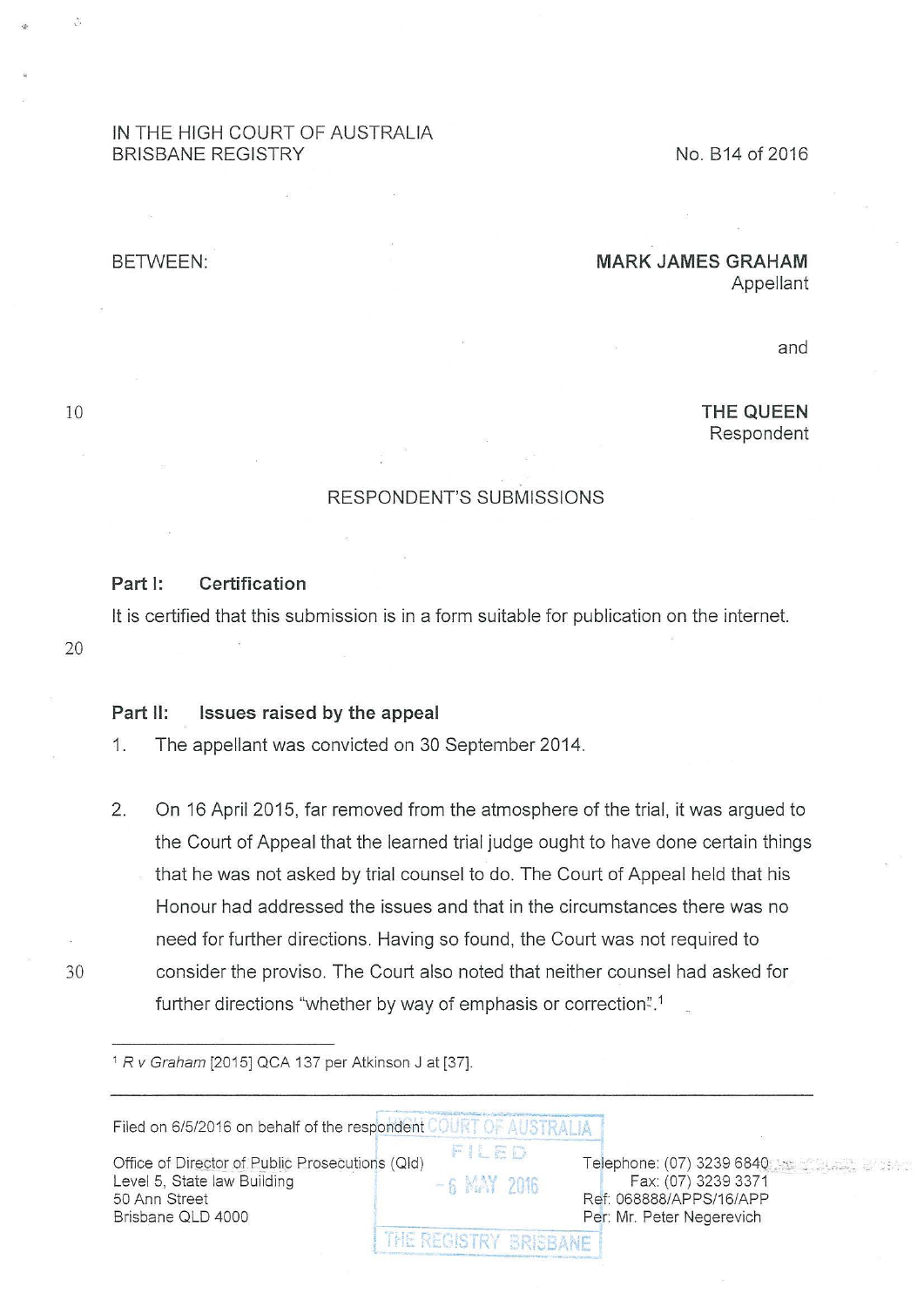- 3. The position adopted by counsel was explicable in the context of the trial. When so viewed, the omission averred has not caused a miscarriage of justice.
- 4. Further, the case is well suited to the application of the proviso. There are no "natural limitations" that would preclude its application, since the relevant event is captured on video footage that facilitates scrutiny of any claim to self defence.<sup>2</sup> And on any viewing of that footage, there is no reasonable possibility that a substantial miscarriage of justice has occurred.
- 20

10

# **Part Ill: Notices under s 788 of the Judiciary Act 1903**

5. The respondent has considered whether any notice should be given in compliance with section 78B of the Judiciary Act 1903 and considers that no such notices need be given.

# **Part IV:**

6. The appellant's narrative of facts is not contested, but the relevant facts are best appreciated by viewing Exhibit 3 and Exhibit 31 <sup>3</sup>

#### 30

# **Part V: Applicable Statutes**

7. Applicable provisions appear in the schedule to the appellant's submissions. The respondent adds s 668E of the Criminal Code.

668E Determination of appeal in ordinary cases

(1) The Court on any such appeal against conviction shall allow the appeal if it is of opinion that the verdict of the jury should be set aside on the ground that it is unreasonable, or can not be supported having regard to the evidence, or that the judgment of the court of trial should be set aside on the ground of the wrong decision of any question of law, or that on any ground whatsoever there was a miscarriage of justice, and in any other case shall dismiss the appeal.

.40

<sup>&</sup>lt;sup>2</sup> Weiss v. The Queen 224 [2005] CLR.300 at [41].

<sup>&</sup>lt;sup>3</sup> And in particular, in ex 3 between 13:46:08 and 13:46:32; in ex 31 between 13:46:00 and 13:46:31-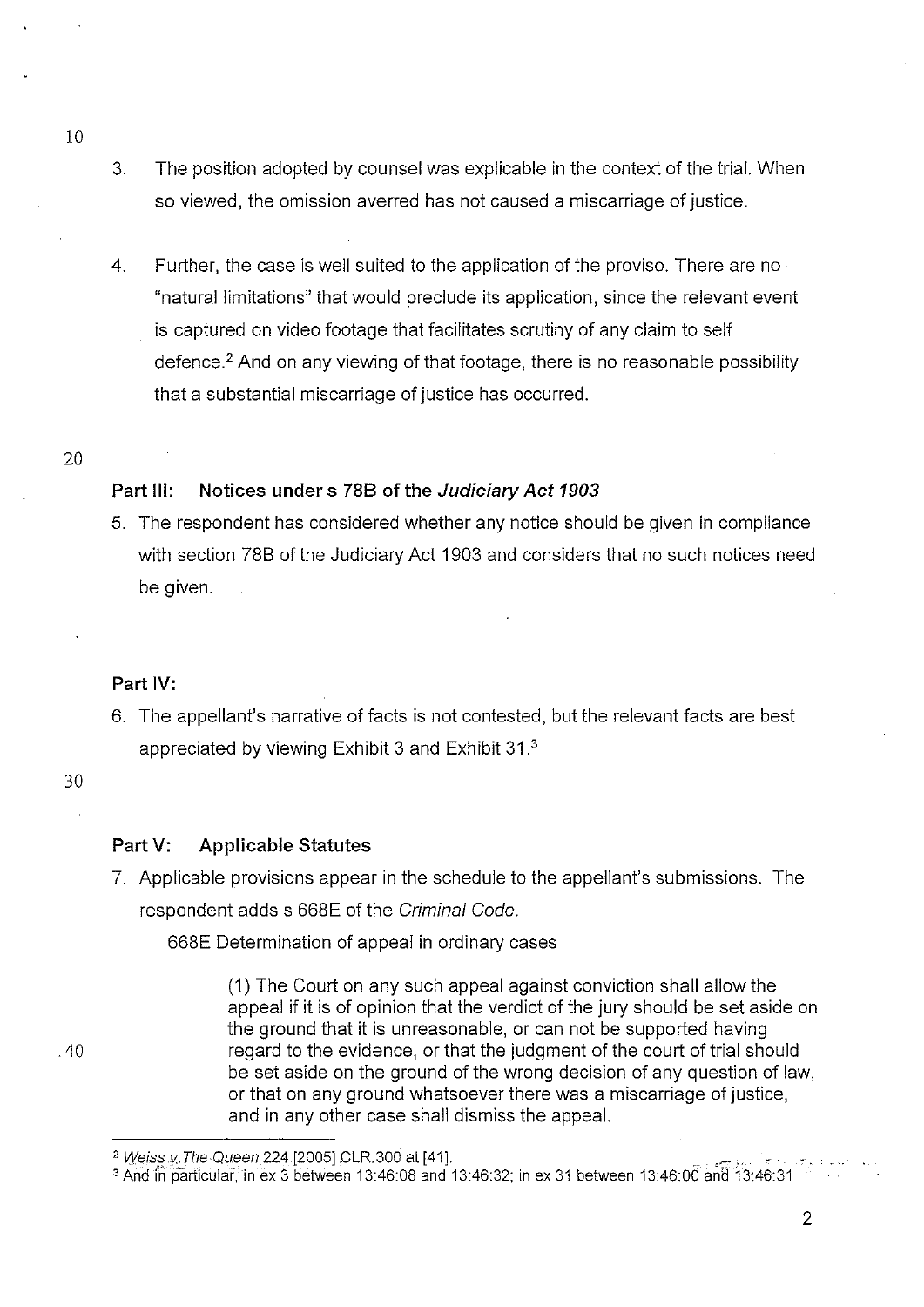(1A) However, the Court may, notwithstanding that it is of the opinion that the point or points raised by the appeal might be decided in favour of the appellant, dismiss the appeal if it considers that no substantial miscarriage of justice has actually occurred.

(2) Subject to the special provisions of this chapter, the Court shall, if it allows an appeal against conviction, quash the conviction and direct a iudament and verdict of acquittal to be entered.

10

20 (3) On an appeal against a sentence, the Court, if it is of opinion that some other sentence, whether more or less severe, is warranted in law and should have been passed, shall quash the sentence and pass such other sentence in substitution therefor, and in any other case shall dismiss the appeal.

### **Part VI:**

### THE RESPONDENT'S ARGUMENT

- 30 8. There is no contention that the verdict is unreasonable, nor that any aspect of the law, as explained to the jury by the learned trial judge, was wrong. Nor is it said that any relevant aspect of the law was omitted from the summing up. Rather, it is contended that there was a failure to engage with certain things said, in his closing address, by the Crown prosecutor, and a related failure to give certain directions which are now said to have been necessary4, but which were not requested at trial.
- 9. In these circumstances the failure to give a direction will only amount to a miscarriage of justice if the direction should have been given.<sup>5</sup> The averred 40 omission did not concern any part of the summing up conventionally thought to be mandatory (such as the onus of proof), nor to any element of the offences charged. And the defences raised were explained to the jury and provided to them in writing. Of themselves these circumstances make it difficult to contend that a further direction, only subsequently articulated, should have been given. And when regard is had to the context of the trial and, within that, the fact that

<sup>4</sup> Appellant's submissions 6.20.2

<sup>&</sup>lt;sup>-5</sup>"Dhanhoa v The Queen 217 CLR 1 per McHugh and Gummow JJ at 13: [38], our emphasis: -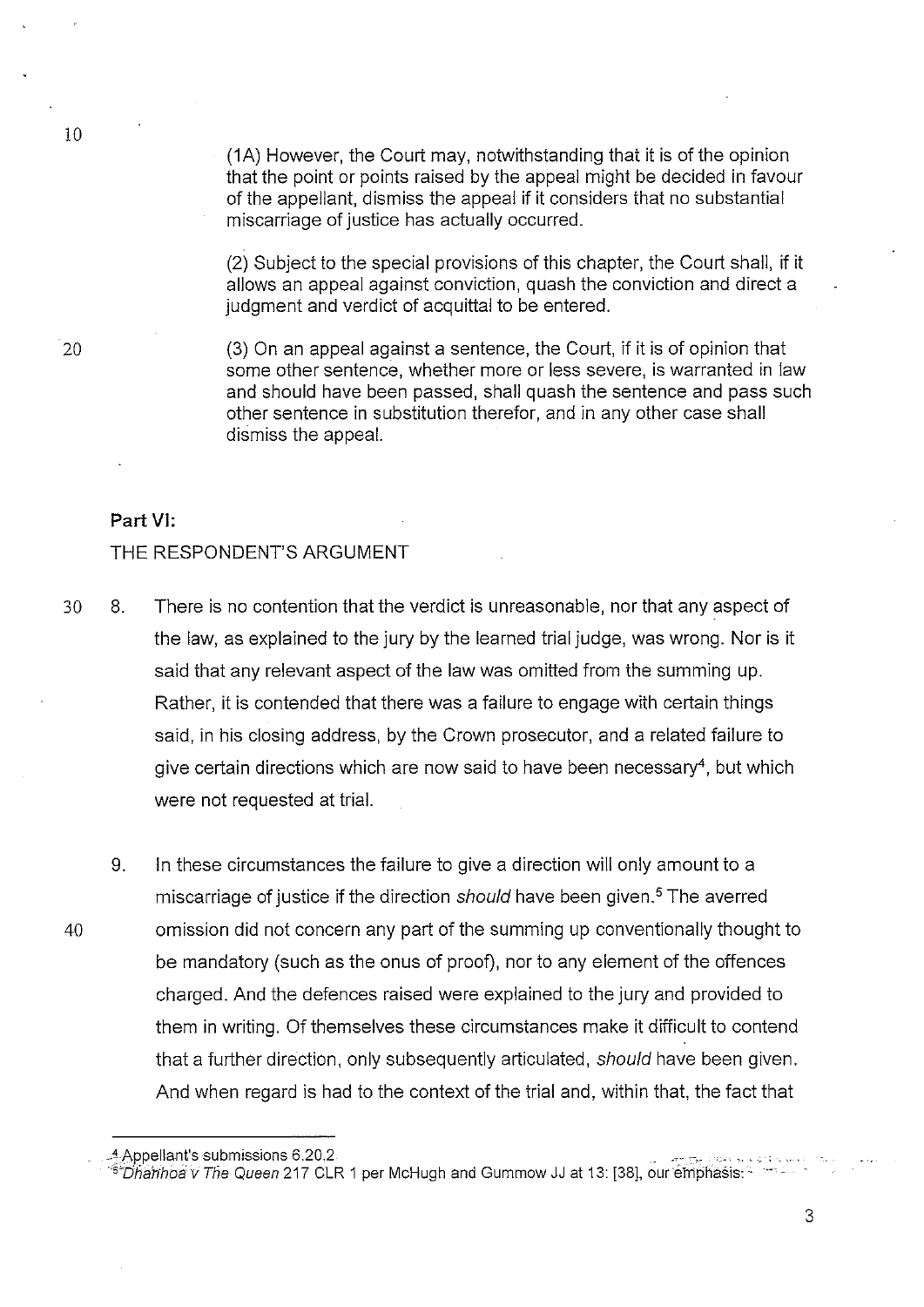- 10 trial counsel himself did not request it, any such contention becomes unsustainable.
	- 10. it is not been suggested, either here or in the Court of Appeal, that trial Counsel was actually incompetent. He was entitled to exercise a wide discretion in the way he ran his case. If there was issue to be taken with the directions, the question of whether and if so how to deal with that issue was well within the ambit of that discretion.
- 11. it may, however, still be open to contend that the direction should have been 20 given if there was no rational explanation for the decision not to request it.  $6$  But that cannot be the case here.
	- 12. If, as suggested by the appellant,<sup> $7$ </sup> the Crown prosecutor's remarks were "confusing and unhelpful," counsel may well have considered that by labouring these points, the prosecutor obscured other (obvious and better) $8$  points that were there to be made.
- 13. it was also the case that, during the summing up, his Honour concluded his references to the Crown prosecutor's closing address with emphasis that these 30 were matters of "interpretation construction and argument". it was open for counsel to conclude that this was sufficient to confine the effect of whatever the prosecutor had said.
	- 14. There was in fact an even more compelling reason for counsel to take the view that the jury should not have their attention taken back to the issue of "consent".
	- 15. Before addressing that, it is necessary to take issue with the proposition, advanced by the appellant, that if an assault is constituted by a threat then in

8 See paras 30-33, below.

ا محکومت می شود که از این تهران میشود.<br>این این این این این این تهران میشود میشود.

<sup>&</sup>lt;sup>6</sup> Nudd v The Queen (2006) 162 A Crim R 301 per Gleeson CJ at 306 [9].

<sup>7</sup>Appellant's submissions 6.12; 6.14.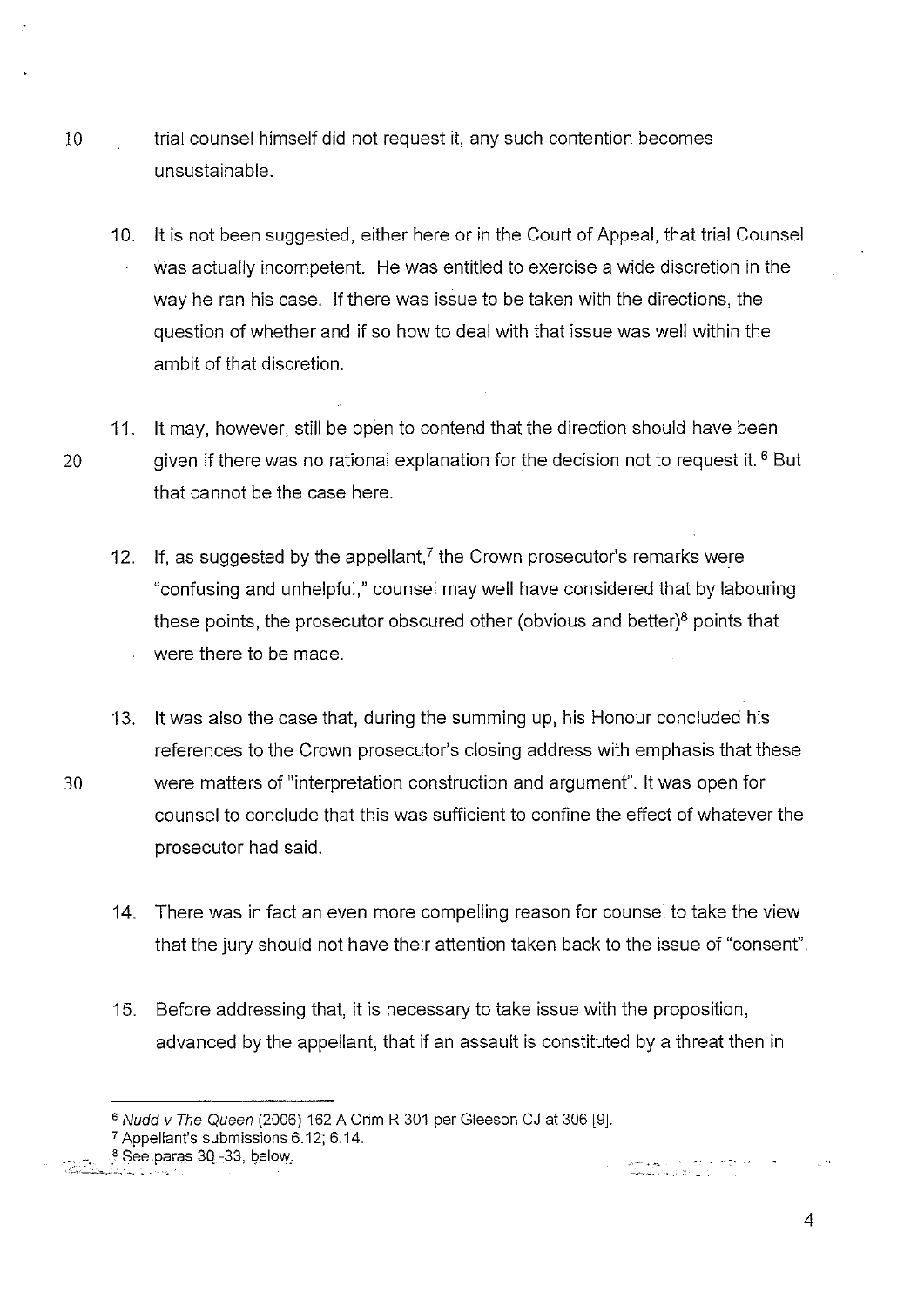- 10 order to consent to that threat one must consent to the actualisation of that threat.9 The "threat", and the "threatened result" are two different things. To remain involved in a verbal altercation may imply acquiescence to verbal threats<sup>10</sup>, it does not axiomatically follow that it also involves consent to any actualisation of those threats.
	- 16. In this case it was potentially relevant to ask whether the appellant was involved in a confrontation in which there was an implied consent, as between the· parties, to threaten each other.
- 20 17. Since consent is a state of mind, and since there was no direct evidence on the point, any determination of this issue required that an inference be drawn, from all the circumstances, as to the appellant's state of mind.
	- 18. One of those circumstances was the fact that this appellant, who was walking around in a busy shopping centre of the kind with which jurors would be familiar, was in possession of a concealed and loaded handgun.
- 19. it would be open for a jury to conclude that a person thus empowered might willingly get involved in a verbal altercation, and be more relaxed than usual 30 about the prospect of receiving (or even provoking) threats from another. This may still be so even if the holder of the gun was fully aware of the fact that their interlocutor was aggressive and armed with a knife  $-$  so long as, in their choice of weaponry, the imbalance was maintained.
	- 20. The appellant argues<sup>11</sup> that the trial judge should have directed the jury that there was "no evidence" upon which they could find consent or that "his Honour should have identified that evidence and directed the jury accordingly".<sup>12</sup> There was evidence, and its identification would have involved dwelling, at some

المناسبة المستخدمة.<br>المناسبة المقام

- $\cdot$  ...  $11.6.20.2$ 
	- $126.20.2$

<sup>9</sup> Appellant's submissions 6.22.

<sup>&</sup>lt;sup>10</sup> Even those accompanied by menacing gestures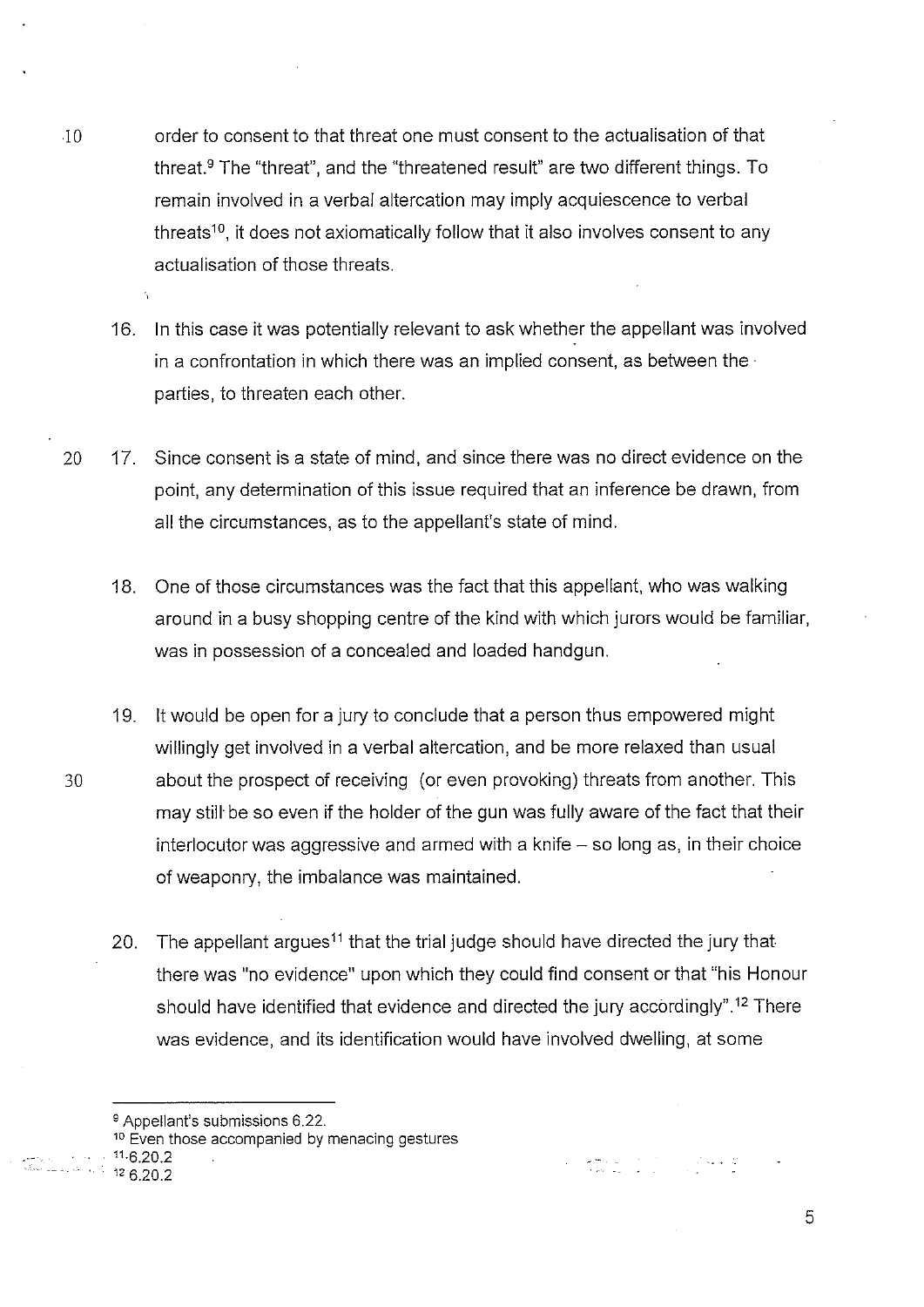- 10 length, on this circumstance, and asking the jury what inferences they might draw from the fact that the appellant was walking around the shopping centre with a loaded gun.
	- 21. In a forensic situation where the appellant's state of mind- and in particular his intent - was an element of the offences charged, counsel could reasonably adopt a preference for the jury not to linger upon this aspect of the evidence. it was rationally open for him to take the same view expressed by the Court of Appeal, namely that there was "no further need for the issue to be addressed by the trial judge".
	- 22. Even if, in the face of an objectively explicable decision not to request further directions, it was still concluded that those directions should have been given, it cannot be thought that the failure to do so may have affected the verdict. The Crown address was followed by the Defence address that did not mention the concept of consent. That in turn was followed by a summing up in which the relevant law was fully explained. On the following day, during deliberations, the jury requested  $-$  and were given  $-$  copies of ss 271 and 272. It is not reasonably possible, after all that, to entertain the notion that the appellant's case, as put, was not given full and earnest consideration.
- 30

20

23. Trial counsel's position also points to the correctness of the reasoning in the Court of Appeal's decision about the need for directions on s 24 of the Criminal Code.

# PROVISO

24. The recordings are not lengthy and the Court is as well placed as the jury to draw from them the conclusions necessary in order for the proviso to be applied. it can do so even after assuming, in the appellant's favour, a number of issues that were contentious at the trial.

40

25. For example, it may be assumed that: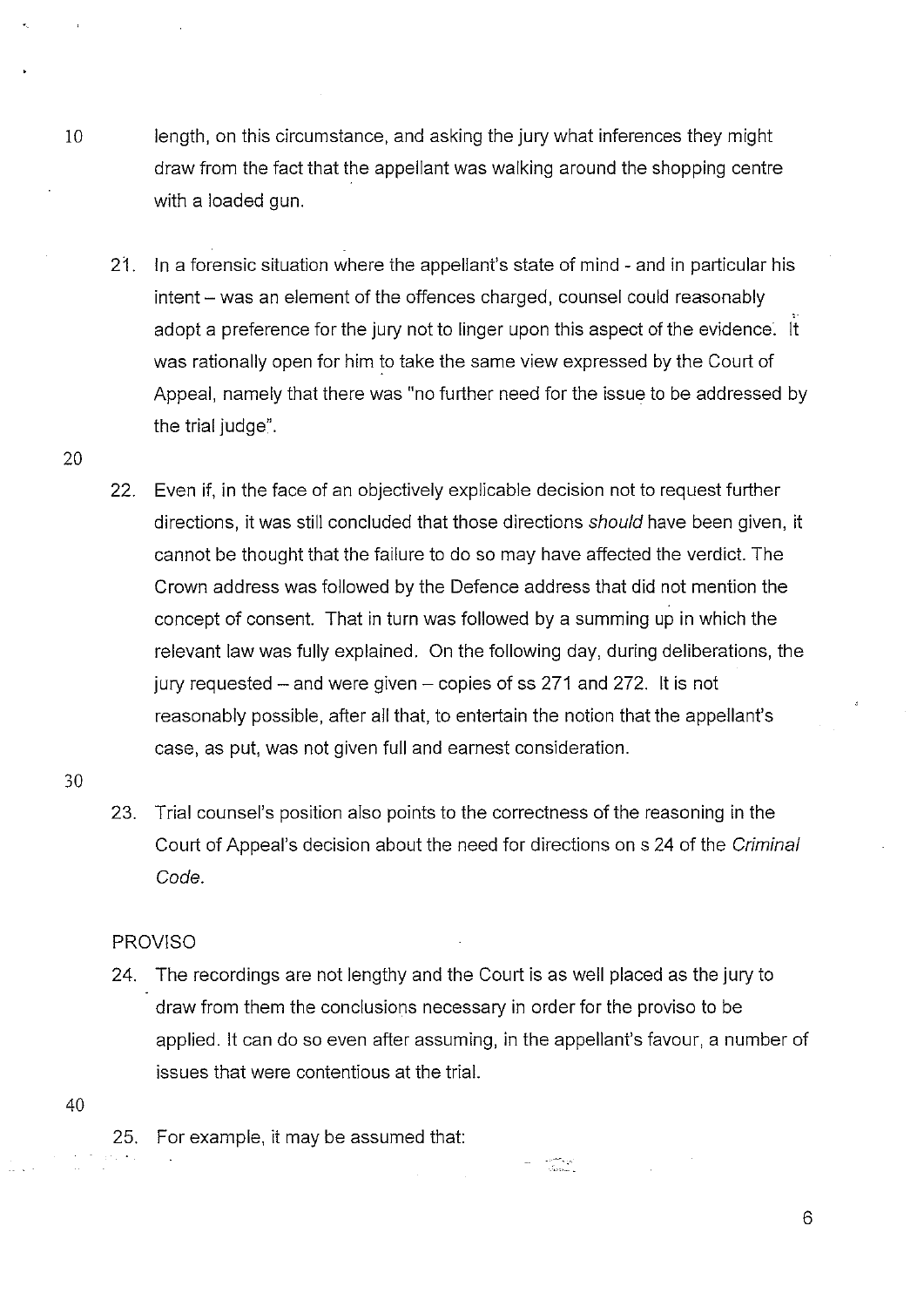- 10 25.1. At the outset of the confrontation, Teamo removed a knife from his bag, although the blade may not have been displayed at this time.
	- 25.2. Even if already drawn by the appellant, the gun was not visible to Teamo at this point.
	- 25.3. The blade became visible to the appellant after the return of the \$10 note.
	- 26. This still leaves intact the incontrovertible propositions that:
		- 26.1. At no point after the approach of Mr Wadwell (with the \$10 note) did Teamo make any movement towards the appellant.
- 20 26.2. At that point (the return of the \$10 note) the appellant and Teamo were more than an arms length apart.
	- 26.3. They were then both on the camera side of the long barricade.
	- 26.4. The next movement was either backwards, by Teamo, or towards Teamo, by the appellant- it is almost simultaneous. In either case,Teamo's retreat was prompt.
	- 26.5. Teamo's movement was not just backwards away from the appellant, but involved a right-angled turn around the corner, along the short side of the barricade.
	- 26.6. The first shot was fired after Teamo had rounded that corner.
- 30
- 27. The assumptions made (in paragraph 24) in the appellant's favour would enliven the provisions of s 271 of the Criminal Code. That is, it could be assumed that by opening the knife, Teamo had assaulted the appellant. And for the purposes of the argument, it could follow from those assumptions that the assault was unlawful and it was unprovoked.
- 28. With all that in his favour, the appellant was still bound to be convicted. The provisions of s 271 (1) of the Criminal Code were always going to be negated by reference to the nature of the force involved. As might be expected in a case 40 where a handgun has been fired at close range, the jury found an intention to · kill. In any event, the firing of a handgun at close range will inevitably be found armania<br>Talerania likely to cause grievous bodily harm.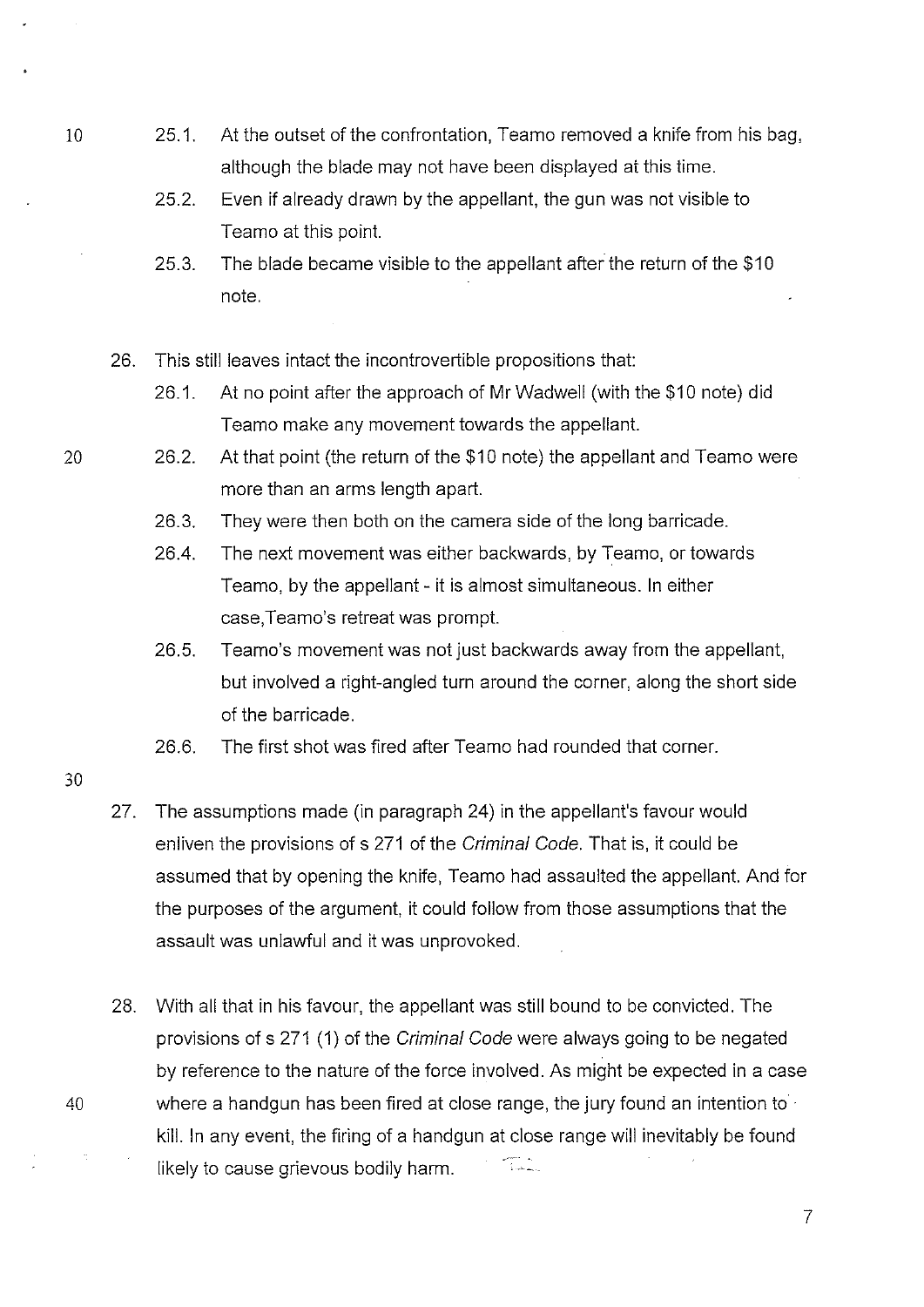- 10 29. Then one further assumption could be made in the appellant's favour, namely that the production of a flick knife was an assault of such a nature as to cause a reasonable apprehension of, at least, grievous bodily harm. This, in turn, would mean that it was necessary for the Crown to negate the operation of s 271(2).
- 30. That involves resolving the question of whether it was reasonably possible that the appellant believed, on reasonable grounds, he could not otherwise preserve himself from (at least) grievous bodily harm and whether, in those circumstances, the "force" he used was "necessary for defence", bearing in mind that the "force used" had two aspects- the presentation of the gun, 20 followed by the firing of the gun.
	- 31. And whatever the situation leading up to the production of the gun, once visible its effect was decisive. Teamo's retreat was predictably instantaneous. As soon as it began there was no reasonableness attaching to any grounds upon which the appellant might have been concerned about himself. lt can be accepted that the appellant's conduct is not *to* be assessed as if he had the benefit of leisurely consideration.<sup>13</sup> But he did not need it. The production of the gun gave him immediate, total and unmistakable control over any threat posed by Teamo.
- 30 32. it follows that at the time he fired the first shot the appellant could not have held any belief - reasonable or otherwise - about the need to protect himself from anything, still less from grievous bodily harm.
	- 33. lt is equally apparent that a shot fired (with what was found to be murderous intention) at the rapidly retreating Teamo was not "necessary for defence". lt was a gratuitous addition *to* the attack that started at the moment the appellant, who was armed with a gun, advanced towards a man who was not, and who at once took swift evasive action.

 $13$  Summing up P12 L10, redirections P10 L25  $\frac{13}{2}$